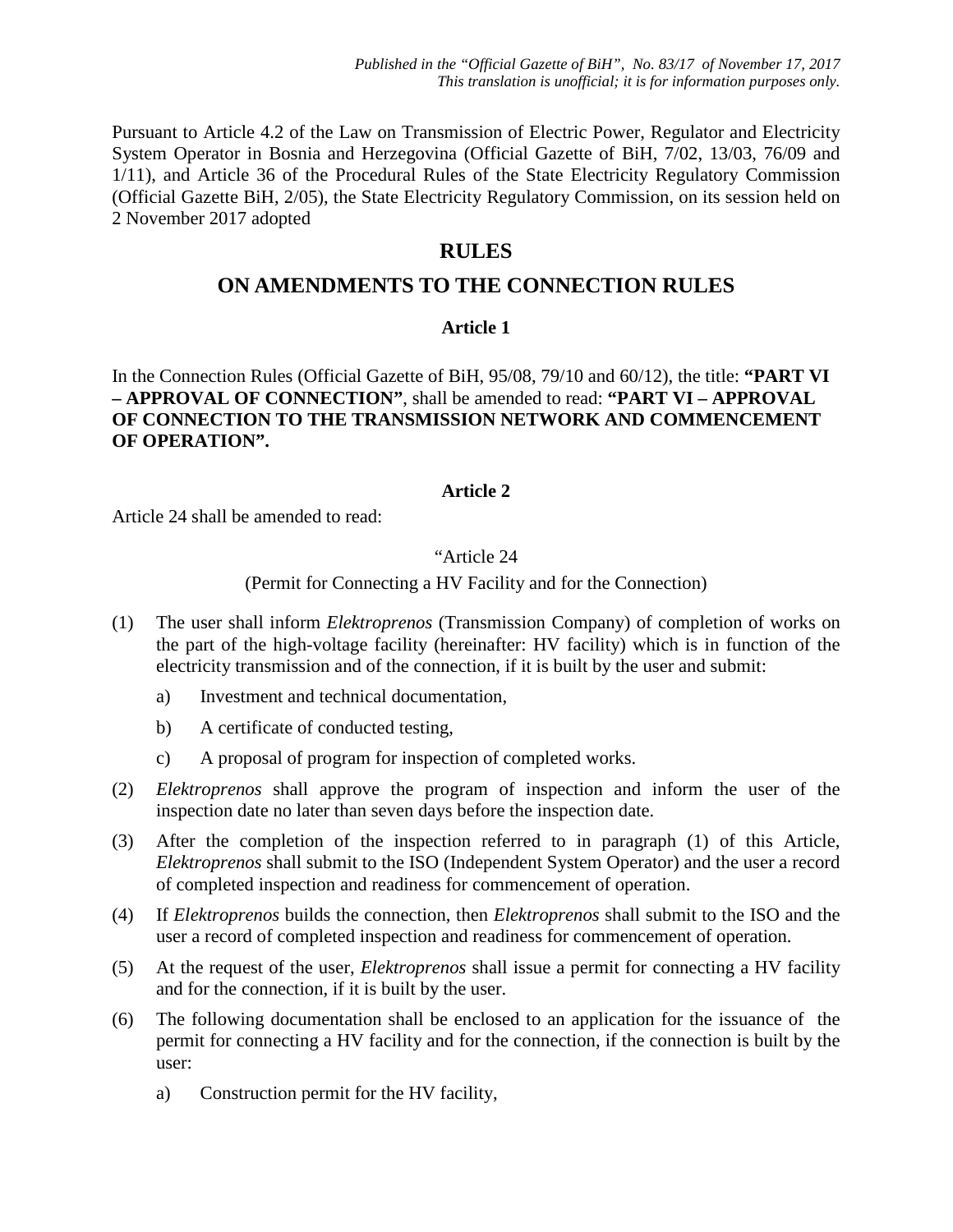- b) Construction permit for the connection,
- c) Use permit for the HV facility,
- d) Use permit for the connection.
- (7) One copy of the permit for connecting a HV facility and for the connection, if it is built by the user, shall be submitted to the ISO by *Elektroprenos*.".

### **Article 3**

Article 25 shall be amended to read:

### "Article 25

(Content of the permit for connecting a HV facility and for the connection)

The permit for connecting a HV facility and for the connection shall include, but shall not be limited to:

- a) Data on the user,
- b) Name, type, address and number of the cadastre parcel,
- c) Number of the construction permit for the HV facility,
- d) Number of the construction permit for the connection,
- e) Number of the use permit for the HV facility,
- f) Number of the use permit for the connection,
- g) The purpose of installed capacity of the user,
- h) Nominal voltage of the connection,
- i) Location and technical characteristics of the connection,
- j) Technical characteristics of the metering point,
- k) Type and settings of protection,
- l) Obligation to comply with the Grid Code,
- m) The conditions of validity,
- n) Legal remedy.".

### **Article 4**

After Article 25, new Articles 25a., 25b., 25c., 25d., 25e. and 25f. shall be added to read:

## "Article 25a.

(Approval for Commencement of Operation of the HV Facility and the Connection)

(1) The approval for commencement of operation of the HV facility and the connection shall be issued by the ISO on the basis of the user's application and permit for the connection.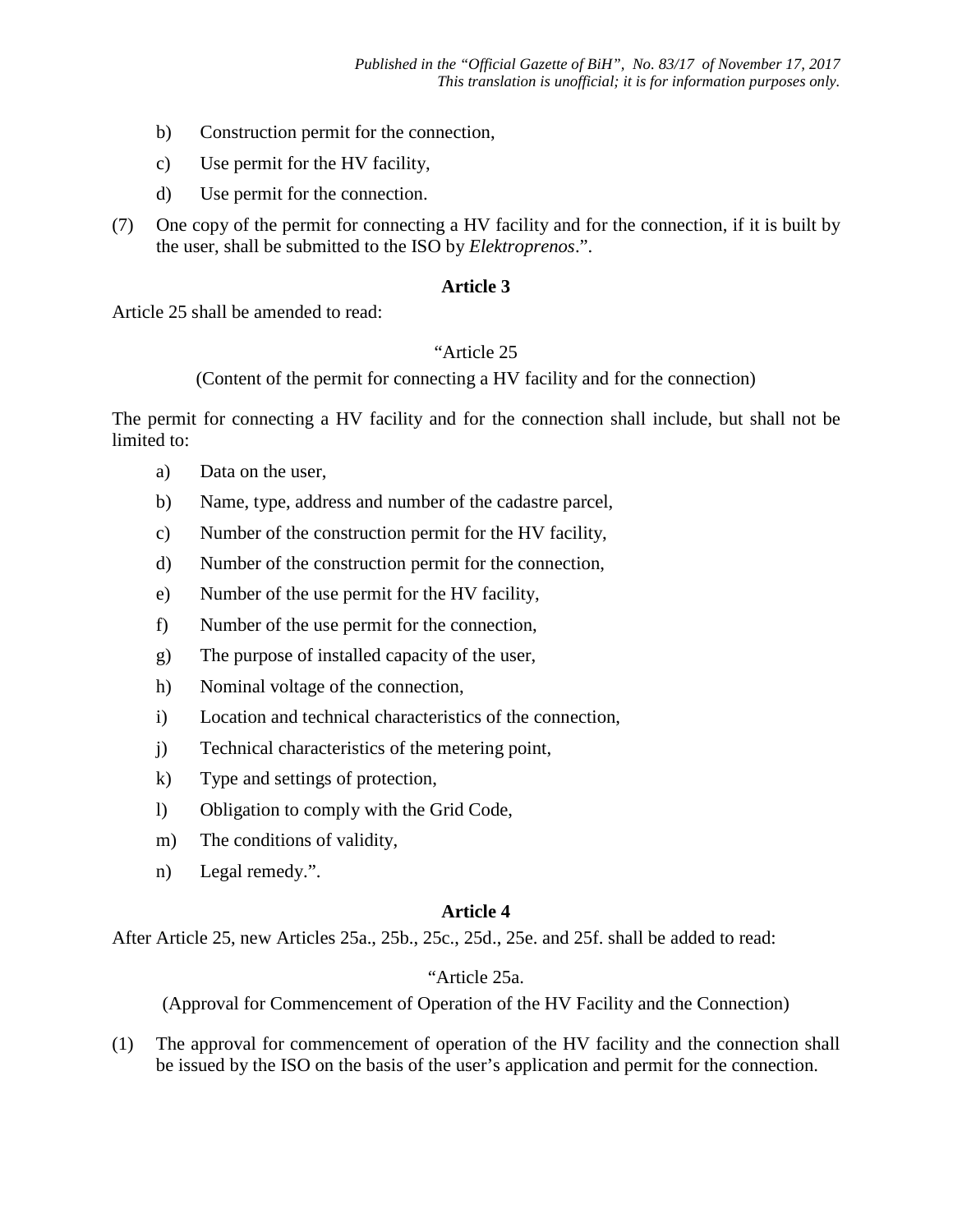- (2) The following documentation shall be enclosed to an application for the issuance of the approval:
	- a) Protection settings protocol,
	- b) Management agreement between the user and the ISO/*Elektroprenos*,
	- c) Report on established communications and completed testing for exchange of the necessary measured volumes with the ISO/*Elektroprenosom*.
- (3) The ISO shall inform the user and *Elektroprenos* on the date of the commencement of operation of the HV facility and connection.

### Article 25b.

(Approval of Temporary Operation of the Facility of the User)

- (1) The approval of temporary operation shall give the right to user to connect to the transmission network for the purpose of conducing all required functional testing in accordance with the Grid Code and Compliance Tests.
- (2) The approval of temporary operation shall be issued by the ISO at the request of the user and in accordance with the permit for the connection referred to in Article 24 of these Rules.
- (3) Enclosed to an application for issuance of approval of temporary operation shall be the following documentation:
	- a) Permit of the relevant authority covering the period of functional testing (only for generation facilities),
	- b) Statement of the user on operational readiness of the facility,
	- c) Statement of the user on readiness for synchronisation (only for generation facilities),
	- d) Testing and protection settings protocol,
	- e) Agreement on management between the user and the ISO/*Elektroprenos*,
	- f) Report on established communications and completed testing for exchange of the necessary measured volumes with the ISO/*Elektroprenos*.
	- g) A proposal of program for commencement of operation,
	- h) Signed and certified Measuring Register in accordance with the Grid Code.
- (4) During the term of approval of temporary operation, the used shall be obligated to conduct all functional testing, testing in accordance with the Grid Code and testing in accordance with the Compliance Tests and submit the results to the ISO for approval.
- (5) The approval of temporary operation shall be issued for a 12-month period. The ISO shall provide the relevant regulatory commissions and *Elektroprenos* with a copy of the approval of temporary operation.
- (6) An extension of the approval of temporary operation may be granted if, at the request of the user, ISO evaluates that considerable progress has been made by the user towards the full compliance.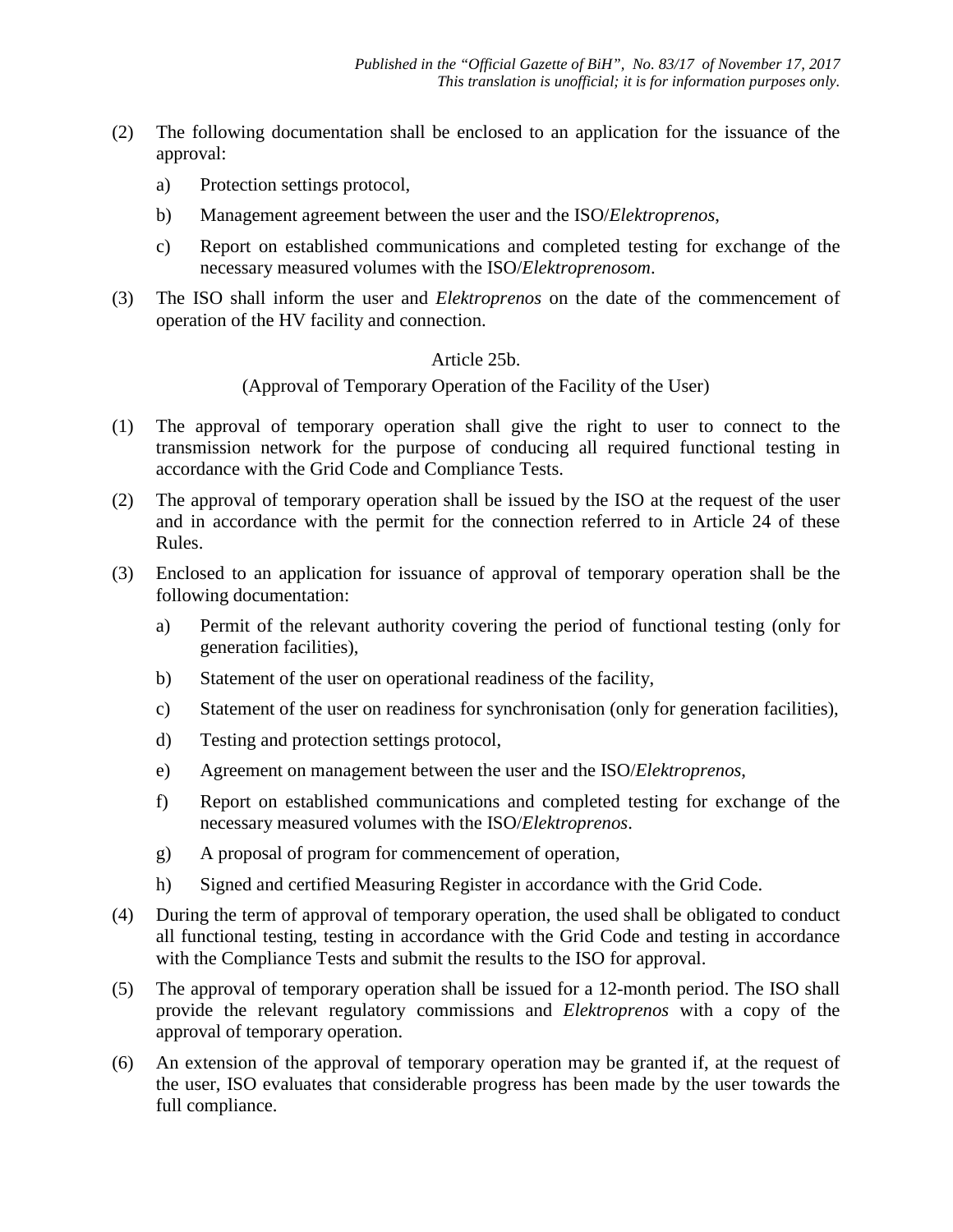## Article 25c.

## (Content of the Approval of Temporary Operation of the User's Facility)

The approval of temporary operation of the user's facility shall include, but shall not be limited to:

- a) Data on the user,
- b) Technical data on the user's facility,
- c) The purpose of installed capacity of the user,
- d) Nominal voltage of the connection,
- e) The date of connection,
- f) The conditions of validity, and
- g) Obligation to comply with the Grid Code and Market Rules.

### Article 25d.

### (Compliance Tests)

- (1) During the term of the approval of temporary operation, the user shall be obligated to conduct the Compliance Tests.
- (2) The method and type of testing, as well as the duties and obligations of the ISO and the user shall been defined by the Compliance Tests published by the ISO on its internet site.
- (3) The user shall submit the results of testing completed in accordance with the Compliance Tests to the ISO for verification.

### Article 25e.

(Approval of Permanent Operation of the User's Facility)

- (1) The approval of permanent operation of the user's facility shall be issued by the ISO at the request of the user based on the verified results of the Compliance Tests.
- (2) Enclosed to an application for issuance of approval of permanent operation shall be the following documentation:
	- a) Use permit for the user's facility,
	- b) License for performance of the electricity generation activities granted by the relevant regulatory commission (for generation units).
- (3) The ISO shall provide the relevant regulatory commissions and *Elektroprenos* with a copy of the approval of permanent operation.